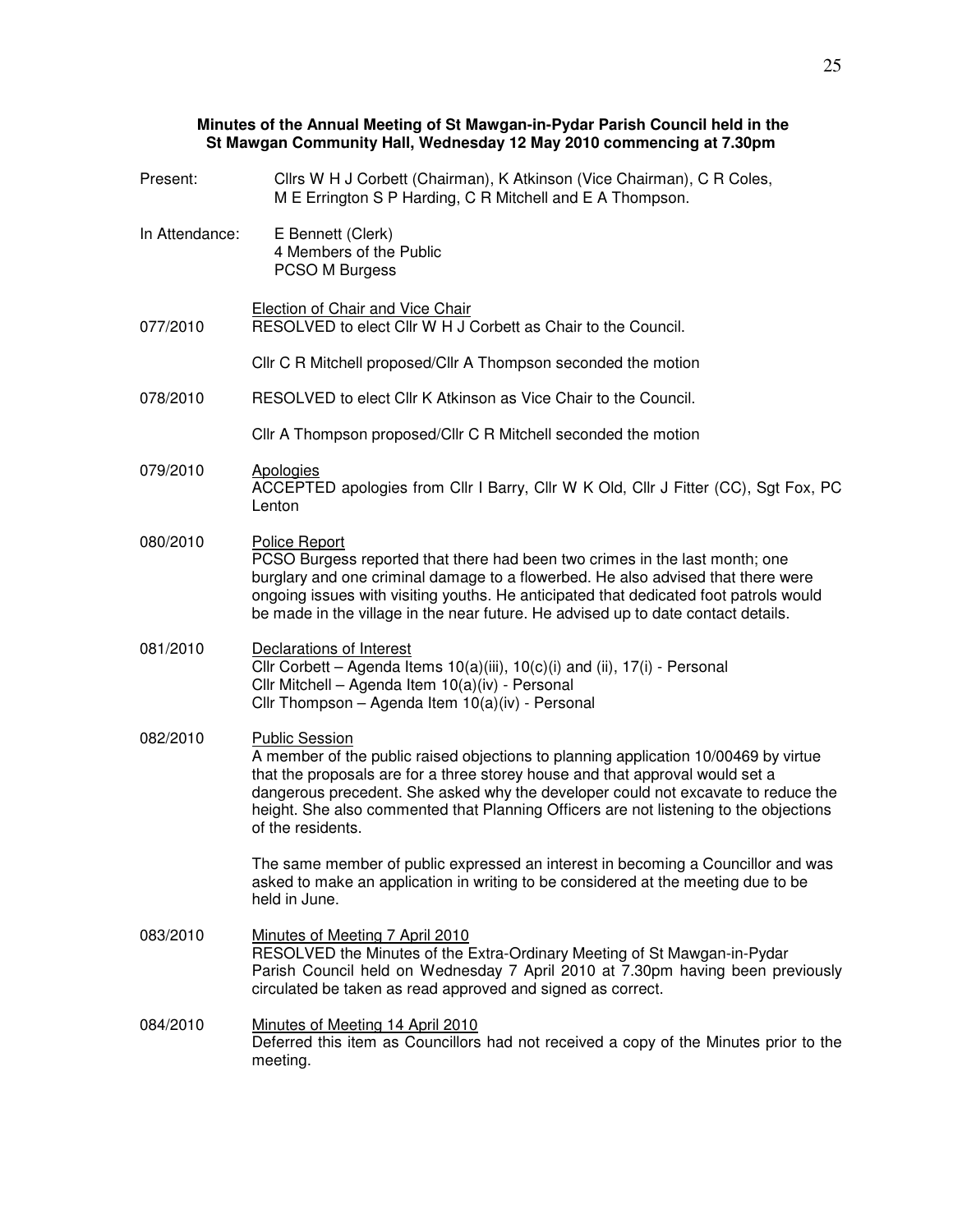Matters Arising

085/2010 RESOLVED to retain the services of the former Clerk Mr PRH Roberts for a period of up to one month to enable an efficient handover to the new Clerk.

Cllr C R Mitchell Proposed/Cllr A Thompson seconded the motion

- 086/2010 Noted that Cllr Atkinson had received a letter from Mr Parkinson expressing the Angling Clubs concerns for the Clerk to pass to SWW.
- 087/2010 Vacancies in Council Noted that the Clerk awaited the public notice of the latest vacancy in respect of St Mawgan Ward from Cornwall Council.

088/2010 Planning (a) New Applications Resolved to invite Cllr John Fitter and a senior planning officer to attend a meeting with Cllrs Atkinson, Corbett and Mitchell to discuss various planning applications and planning issues.

Cllr C Mitchell proposed/Cllr A Thompson seconded the motion.

 (i) Mawgan Porth Holiday Park Ltd – 10/00445 - Construction of 6 timber decks and erection of 5 yurts and permanent cookhouse and shower (amended design 09/00889). The Park, Mawgan Porth .Members were disappointed that copy plans had not been received. Resolved to defer this item for discussion at the above proposed meeting.

Cllr K Atkinson proposed/Cllr M Errington seconded the motion.

 (ii) Mawgan Porth Holiday Park Ltd – 10/00446 – Extension to reception building to create linen store. The Park, Mawgan Porth. Resolved to raise no objection to this application.

Cllr M Errington proposed/Cllr C Mitchell seconded the motion.

 (iii) Lacefern Ltd – 10/00447 - Proposed redevelopment of workshop to 7 holiday units. Merlin Farm, Mawgan Porth. Resolved to defer this item for discussion at the above proposed meeting to include conversion of redundant agricultural buildings. (iv) Mr & Mrs Lynn – – 10/00469 - Replacement dwelling and annexe, amended design to extensions approved under 07/01123 dated 7th November 2007. Blue Horizons, Trenance, Mawgan Porth

Resolved to defer this item for discussion at the above proposed meeting.

Cllr W Corbett proposed/Cllr C Mitchell seconded the motion.

(b) Advice from Cornwall Council

 (i) Application No: 09/01362 – Watergate Bay Touring Park – Application for the variation of conditions 2 & 4 of 91/00223 (holiday occupation) for use of land as caravan/camping park. Permission granted with condition that it is used a holiday accommodation only.

 (ii) Application No: 10/00017 – Land at Higher Denzell Farm, St Mawgan – Application for temporary installation for 3 years for a wind monitoring mast. Permission granted.

 (iii) Enforcement Issue – an investigation has been launched into the possible breach for Large Advertising Flags adjacent to the cafe in Mawgan Porth

(c) Other issues

 (i) Mr Latowsky – Noted the amended application to include the non-adopted access road on the location plan. Moorlands, Mawgan Porth

 (ii) Merlin Golf Club Ltd – Resolved to object to the amended application as it had failed to address the safety issues previously identified.

Cllr C Mitchell proposed/Cllr M Errington seconded the motion.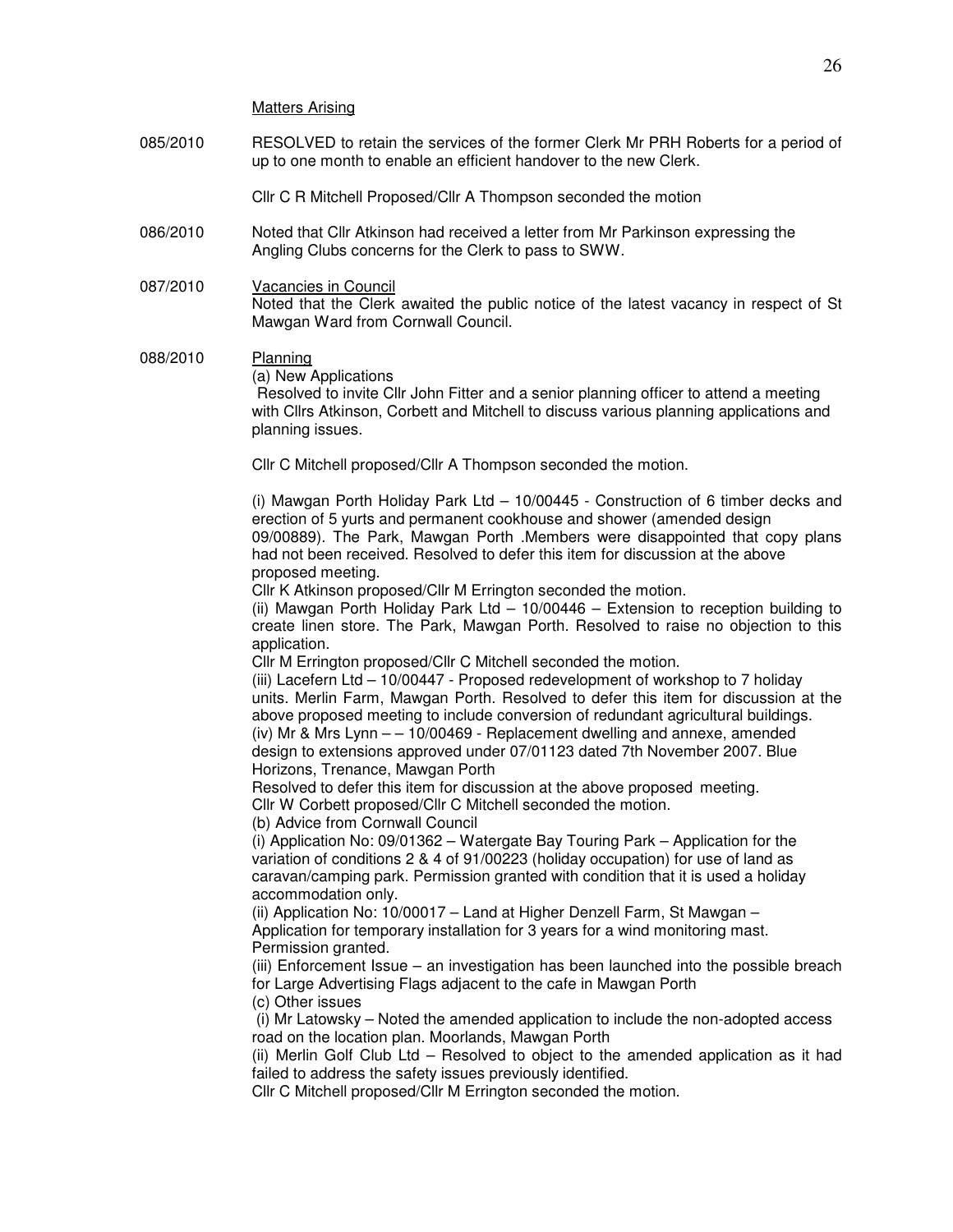|          | (iii) Chy-Ryn - Noted that the potential breach had been reported to Cornwall Council.<br>(iv) Copies of the revised Local Council Protocol were passed to Members for<br>information.                                                                                                                                                                                              |
|----------|-------------------------------------------------------------------------------------------------------------------------------------------------------------------------------------------------------------------------------------------------------------------------------------------------------------------------------------------------------------------------------------|
|          | (v) Copies of CC Planning Training programme were passed to Members. Members<br>to advise the Clerk if interested in attending any courses.<br>(vi) Cornwall Council had advised that local councils were not a statutory consultee<br>on non-material amendments and discharge of conditions applications and CC had<br>no obligation to consider comments from the parish council |
| 089/2010 | Appointment of Councillors to Committees & Internal Control<br>RESOLVED to consider the legalities of a portfolio holder system and report<br>proposals to the next meeting and to defer appointment of Councillors to Committees<br>& Internal Control pending this report.                                                                                                        |
|          | Cllr A Thompson proposed/Cllr K Atkinson seconded the motion.                                                                                                                                                                                                                                                                                                                       |
| 0902010  | <b>Appointment of Representatives to Organisations</b><br>RESOLVED to defer this item until the portfolio system had been considered.                                                                                                                                                                                                                                               |
|          | Cllr A Thompson proposed/Cllr K Atkinson seconded the motion.                                                                                                                                                                                                                                                                                                                       |
| 091/2010 | Year End Accounts 2009/10<br>NOTED the Internal Auditor's Report and that no issues had been found.                                                                                                                                                                                                                                                                                 |
| 092/2010 | The Statement of Accounts having been previously circulated were approved and<br>signed by the Chair and the Clerk. It was RESOLVED to accept the Asset Register as<br>tabled.                                                                                                                                                                                                      |
|          | Cllr C Mitchell proposed/Cllr S Harding seconded the motion.                                                                                                                                                                                                                                                                                                                        |
| 093/2010 | RESOLVED to approve the Governance Statement contained in the Annual Return<br>2009/10. Parts 1 & 2 of the Annual Return were signed by the Chair and the Clerk.                                                                                                                                                                                                                    |
|          | Cllr C Mitchell proposed/Cllr K Atkinson seconded the motion.                                                                                                                                                                                                                                                                                                                       |
| 094/2010 | Agreed that the cover provided by Allianz Insurance Plc was sufficient and<br>RESOLVED to renew the policy.                                                                                                                                                                                                                                                                         |
|          | Cllr C Mitchell proposed/Cllr C Coles seconded the motion.                                                                                                                                                                                                                                                                                                                          |
| 095/2010 | RESOLVED to continue to maintain the bank accounts as they stand with the Lloyds<br>Banking Group.                                                                                                                                                                                                                                                                                  |
|          | Cllr A Thompson proposed/Cllr K Atkinson seconded the motion.                                                                                                                                                                                                                                                                                                                       |
| 096/2010 | <b>Newquay Area Committee</b><br>Noted that this committee was now called the Newquay and St Columb Community<br>Network. Noted that the previous meeting had been cancelled and rescheduled for 13<br>May 2010.                                                                                                                                                                    |
| 097/2010 | <b>Mawgan Porth Beach</b><br>Cllr Corbett agreed to pursue the disabled access works with Cllr Old.                                                                                                                                                                                                                                                                                 |
|          | Noted that a beach clean had been carried out two weeks prior.                                                                                                                                                                                                                                                                                                                      |
| 098/2010 | <b>Playing Field</b><br>Cllr Coles agreed to collect the new goal posts from Paul Roberts and store to the<br>end of the cricket season.                                                                                                                                                                                                                                            |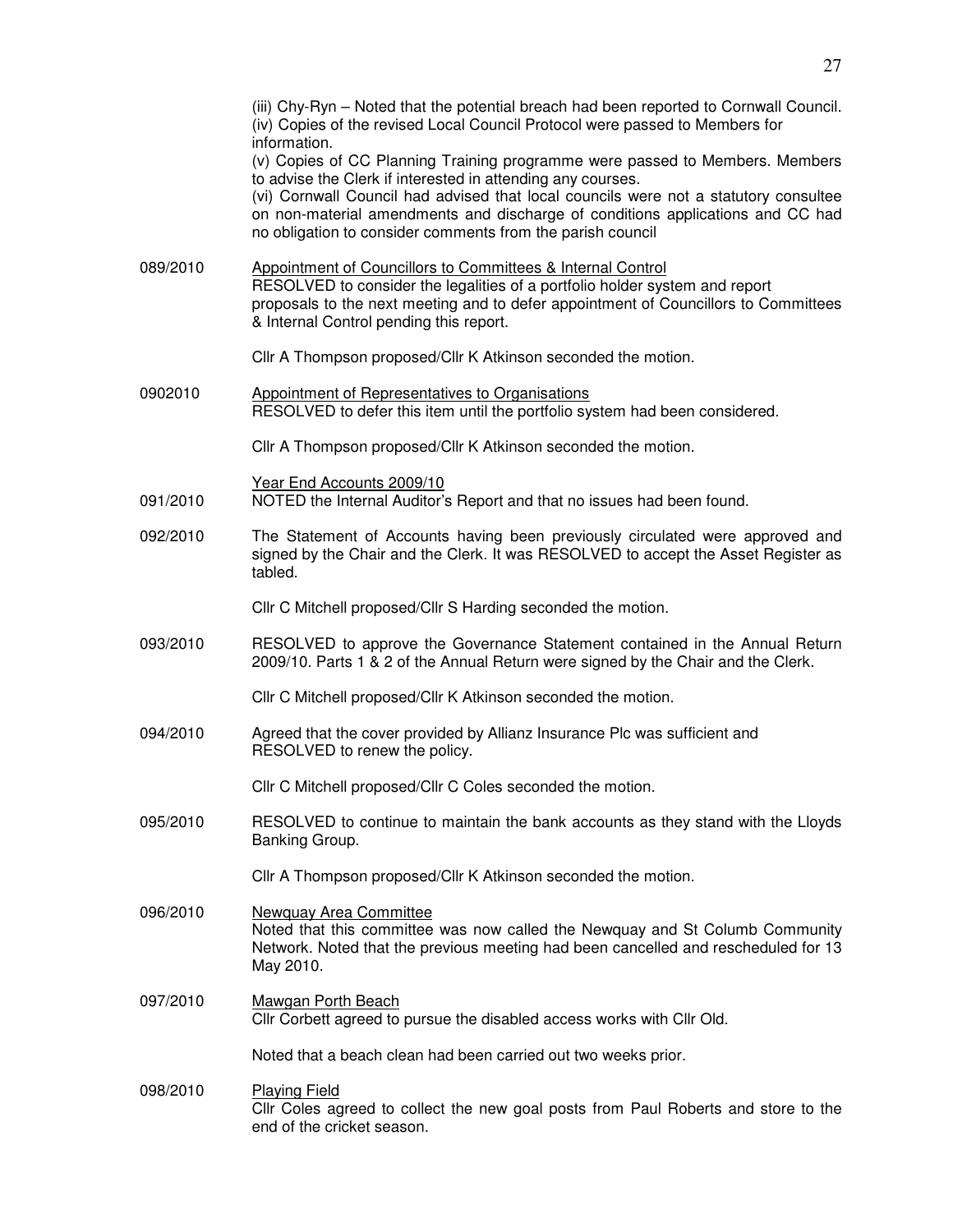|          | Noted that the roundabout had seized. Cllr Coles agreed to discuss with the former<br>Clerk the repair work previously envisaged with another contractor and report back to<br>the Council.                                                                                                                                                                   |         |  |
|----------|---------------------------------------------------------------------------------------------------------------------------------------------------------------------------------------------------------------------------------------------------------------------------------------------------------------------------------------------------------------|---------|--|
| 099/2010 | <b>Burial Ground/Closed Cemetery</b><br>RESOLVED to approve the erection of the memorial in respect of Margaret Jeanette<br>Green deceased.<br>The Clerk to ascertain progress on the trees to be lopped and report back to the<br>Council.                                                                                                                   |         |  |
| 100/2010 | <b>Footpaths</b><br>The Chair to discuss responsibility of removal of building rubble from a layby in Ball<br>Lane with Cllr John Fitter.                                                                                                                                                                                                                     |         |  |
|          | The Chair to ask for signage to be placed on the electric fence alongside the footpath<br>from Ball Lane to Back Lane.                                                                                                                                                                                                                                        |         |  |
| 101/2010 | Other reports<br>Cllr Thompson reported from the Newquay Cornwall Airport Consultative<br>Forum meeting that had been held today that a reduction in speed limit outside<br>the airport should be made in the autumn and that Cornwall College's Green<br>Power South West Heat & Sustainability Fair was due to be hosted by the<br>Airport on 23 June 2010. |         |  |
| 102/2010 | <b>Annual Parish Meeting</b><br>RESOLVED to hold the Annual Parish Meeting on Wednesday 26 May 2010 at<br>7.30pm.                                                                                                                                                                                                                                             |         |  |
|          | Cllr C Mitchell proposed/Cllr C Coles seconded the motion.                                                                                                                                                                                                                                                                                                    |         |  |
| 103/2010 | <b>Accounts</b>                                                                                                                                                                                                                                                                                                                                               |         |  |
|          | RESOLVED to pay the following outstanding accounts:                                                                                                                                                                                                                                                                                                           |         |  |
|          | T Michell - Maintenance Contract - April 10                                                                                                                                                                                                                                                                                                                   | 1007.51 |  |
|          | P R H Roberts - Clerk's Salary - April 10                                                                                                                                                                                                                                                                                                                     | 453.84  |  |
|          | Harry Stebbing Workshop - Notice Board                                                                                                                                                                                                                                                                                                                        | 1228.82 |  |
|          | Ken Abraham - Internal Audit Fee                                                                                                                                                                                                                                                                                                                              | 125.00  |  |
|          | Aon Ltd - Insurance Renewal Premium 10                                                                                                                                                                                                                                                                                                                        | 1285.42 |  |
| 104/2010 | Miscellaneous Correspondence<br>(i)CC had advised of a Renewable and Low Carbon Energy in Cornwall Conference<br>on 4 June and anyone interested in attending should advise the Clerk.<br>(ii) Cornwall Fire & Rescue Service had published its 2010/13 Service Plan and this<br>could be viewed on the CC Website.                                           |         |  |

## 105/2010 Any Other Business Permission was granted for the PTA to erect a notice for the summer fayre.